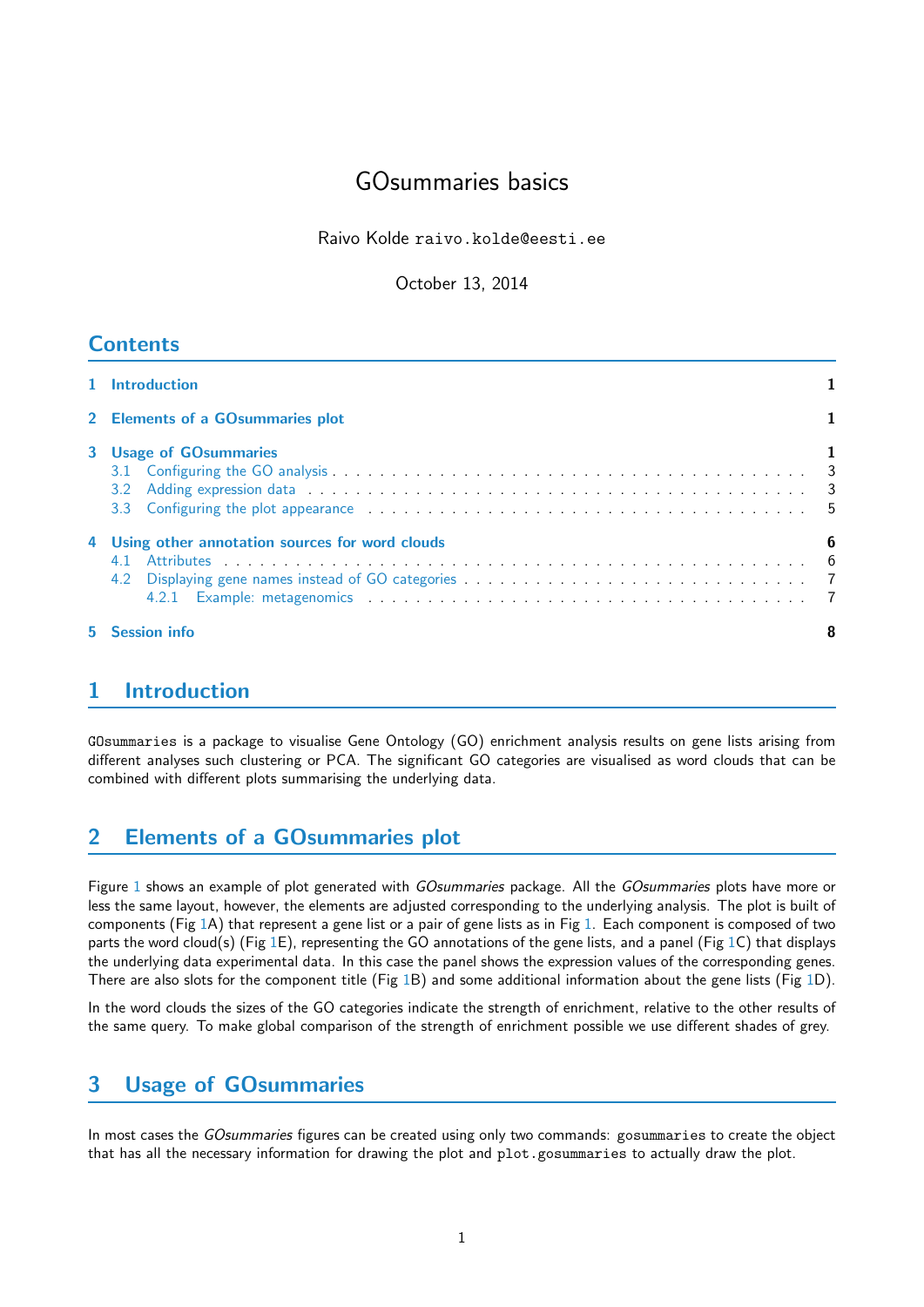

<span id="page-1-0"></span>Figure 1: Elements of a GO summaries figure

Then one can add experimental data and configure the slots for additional information. lists using g:Profiler (http://biit.cs.ut.ee/gprofiler/) web toolkit and saves the results into a gosummaries object. The gosummaries function requires a set of gene lists as an input. It applies GO enrichment analysis to these gene

call be soffied However, this can be somewhat complicated. Therefore, we have provided several convenience functions to that generate the gosummaries objects based on the output of the most common analyses. We have functions gosums,gosummaries.prco analysis (PCA) and linear models with *[limma](http://bioconductor.org/packages/release/bioc/html/limma.html)*. These functions extract the gene lists right from the corresponding maries.kmeans,gosummaries.prcomp and gosummaries.MArrayLM, for k-means clustering, principal component objects, run the GO enrichment and optionally add the experimental data in the right format.

The gosummaries can be plotted using the plot function. The figures might not fit into the plotting window, since the plot has to have rather strict layout to be readable. Therefore, it is advisable to write it into a file (file name can be given as a parameter).

Creating a simplest GOsummaries plot, starting from the gene lists goes as follows (example taken from ?GOsummaries):

```
> # Define gene lists
> genes1 = c("203485_at", "209469_at", "209470_s_at", "203999_at",
+ "205358_at", "203130_s_at", "210222_s_at", "202508_s_at", "203001_s_at",
+ "207957_s_at", "203540_at", "203000_at", "219619_at","221805_at",
+ "214046_at", "213135_at", "203889_at", "209990_s_at", "210016_at",
+ "202507_s_at","209839_at", "204953_at", "209167_at", "209685_s_at",
+ "211276_at", "202391_at", "205591_at","201313_at")
> genes2 = c("201890_at", "202503_s_at", "204170_s_at", "201291_s_at",
+ "202589_at", "218499_at", "209773_s_at", "204026_s_at", "216237_s_at",
+ "202546_at", "218883_s_at", "204285_s_at", "208659_at", "201292_at",
+ "201664_at")
> gl = list(List = list(genes1, genes2)) # Two lists per component
> # Construct gosummaries objects
> gs = gosummaries(gl)
> plot(gs, fontsize = 8, filename = "figure2.pdf")
```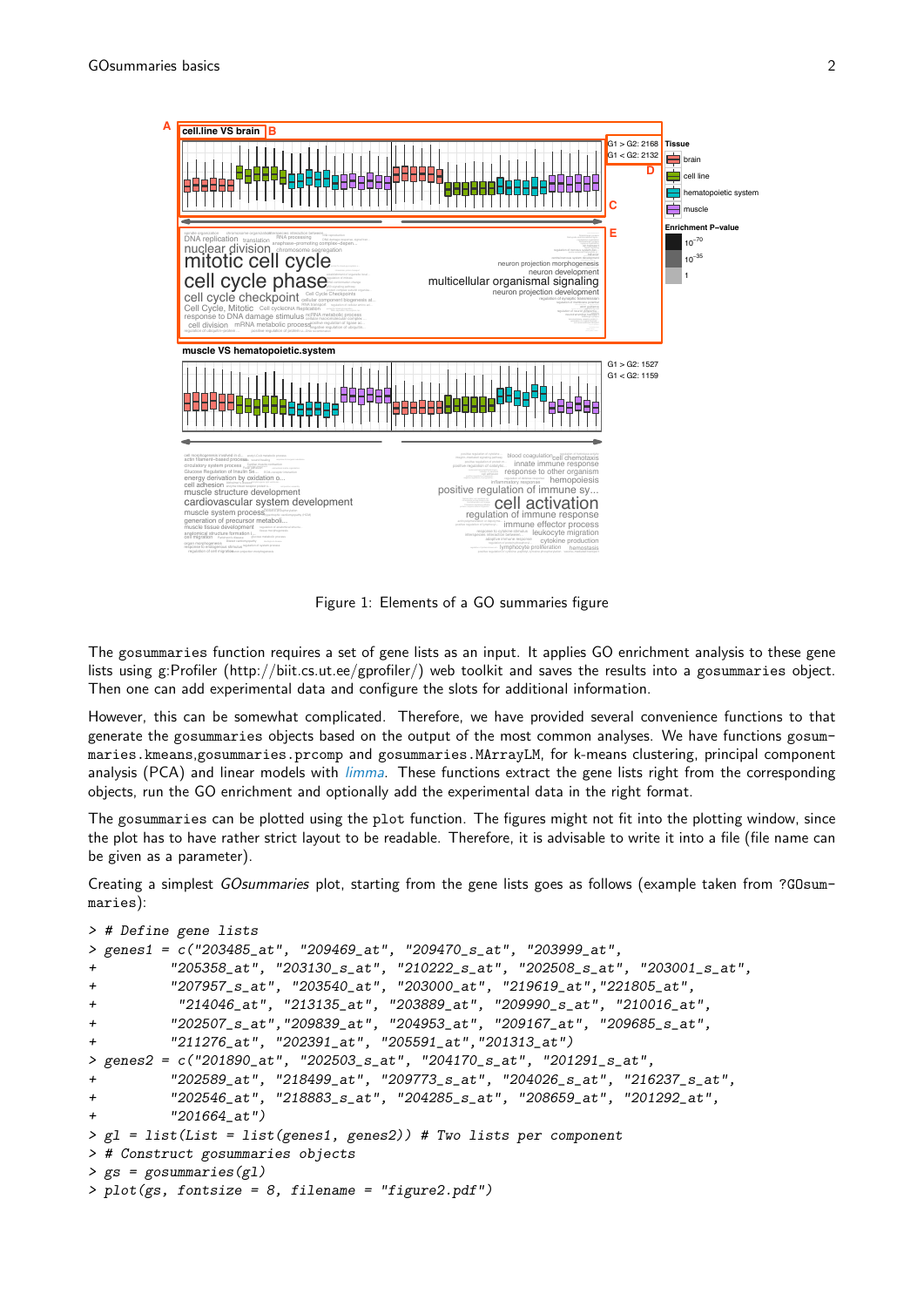

Figure 2: Simplest GO summaries figure.

In this example we had only the gene lists and no additional data to display in panel. In these situations GOsummaries displays by default just the number of genes.

These gene lists can be also displayed as separate components if the input gene list would have been constructed a bit differently.

> gl = list(List1 = genes1, List2 = genes2)

### <span id="page-2-0"></span>3.1 Configuring the GO analysis

Main task for the gosummaries function is to perform the GO enrichment analysis. To be able to fit the GO enrichment results into the word cloud, we have to reduce their number quite a bit. We have defined some default parameters for this. Still, there might be a need to adjust those parameters. These parameters apply to all versions of the gosummaries function.

In the first step we throw out results from less interesting GO branches. For example, by default we throw out results from Molecular Function and Cellular Component branch, since the results are often not as interesting. But this behaviour can be changed using the go\_branches parameter.

Then we throw out categories that are either too big or too small, since very small categories might not describe the gene list as a whole and very large categories on contrary can be too generic. The exact values for these parameters can be controlled by parameters min\_set\_size and max\_set\_size

Finally we have set an upper limit for the number of categories to display, this can be changed using max\_signif parameter. Of course, one can change also the p-value threshold with max\_p\_value.

It is also important to note that we assume, that the gene lists are ordered. If they are not then the option ordered\_query should be set to FALSE.

#### <span id="page-2-1"></span>3.2 Adding expression data

In case of clustering and differential expression there is an option to display expression data alongside the word clouds (see Figure [1\)](#page-1-0). In there, each boxplot represents the distribution of expression values of the genes in the current list in one particular sample. If samples correspond to different classes, tissues or treatments then it can be shown with different colours.

In gosummaries.kmeans and gosummaries.MArrayLM we have special parameters to add the expression data and its annotations: exp and annotation. The exp variable takes in an expression matrix, where rows correspond to genes and columns to samples. The correct expression values are extracted, based on the row names. Therefore, gene names in the gene list have to be present in the expression matrix. The annotation parameter accepts a data.frame where each row describes one sample. Therefore, the column names of exp have to be present in the row names of annotation.

Here is an example of adding the expression data:

```
> data(tissue_example)
> # Filter genes and perform k-means
> sd = apply(tissue_example$exp, 1, sd)
> exp2 = tissue_example$exp[sd > 0.75,]
> exp2 = exp2 - apply(exp2, 1, mean)
```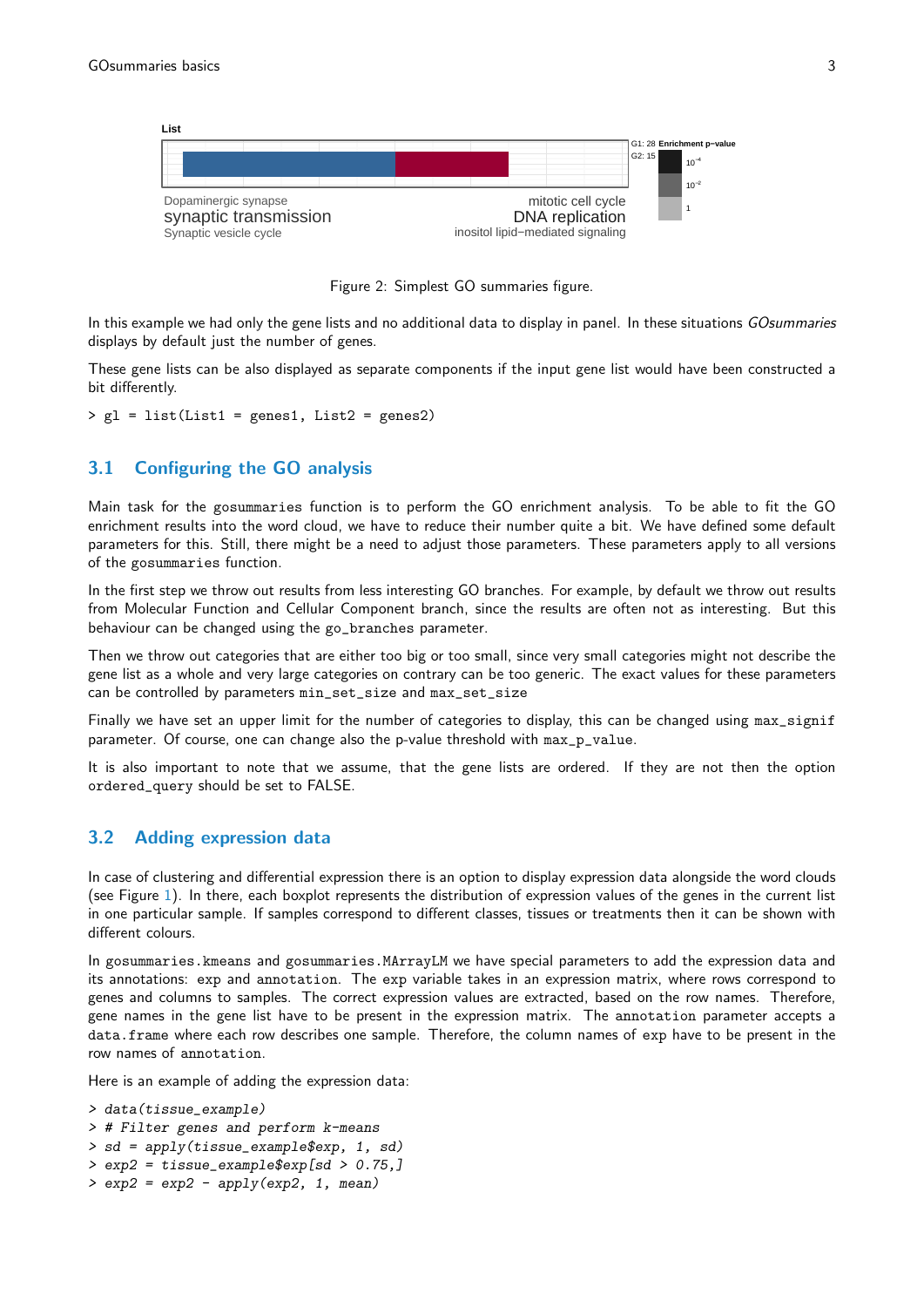$>$  kmr = kmeans(exp2, centers = 6, iter.max = 100) > # Create gosummaries object > exp2[1:6, 1:5] GSM123197.CEL 356362160.CEL GSM123234.CEL 356360072.CEL 356362624.CEL 1294\_at -0.4670833 -0.7170833 -0.9470833 -0.5270833 -0.6870833 1405\_i\_at -0.8975000 -1.1775000 -0.5875000 -0.9275000 -1.4975000 200002\_at -0.3045833 -0.8645833 -0.6345833 -0.7145833 -0.9745833 200003\_s\_at -0.5841667 -1.0541667 -0.8141667 -0.8741667 -0.8241667 200005\_at -1.0491667 -0.3991667 -0.7791667 -1.0291667 -0.6591667 200008\_s\_at -0.5475000 -0.5275000 -0.8775000 -0.1675000 -0.5675000 > head(tissue\_example\$annot)

Tissue **Metal5** Meta4 GSM123197.CEL brain solid tissue non neoplastic disease disease 356362160.CEL brain solid tissue non neoplastic disease disease GSM123234.CEL brain normal solid tissue normal 356360072.CEL brain solid tissue non neoplastic disease disease 356362624.CEL brain normal solid tissue normal 356367950.CEL brain normal solid tissue normal

 $>$  gs\_kmeans = gosummaries(kmr, components = 1:2, exp = exp2, annotation = tissue\_example\$annot) > plot(gs\_kmeans, fontsize = 8, classes = "Tissue", filename = "figure3.pdf")



Figure 3: K-means plot with added expression data.

If one wants to add expression data to a custom gosummaries object then it is possible to use a function add\_expression.gosumma: that adds the expression data to an existing gosummaries object. The other parameters exp and annotation work as described above. For example, if we want to add expression data to the gosummaries object from the first example, we can write.

```
> data(tissue_example)
> gs_exp = add_expression.gosummaries(gs, exp = tissue_example$exp,
annotation = tissue_example$annot)
Using as id variables
Using as id variables
```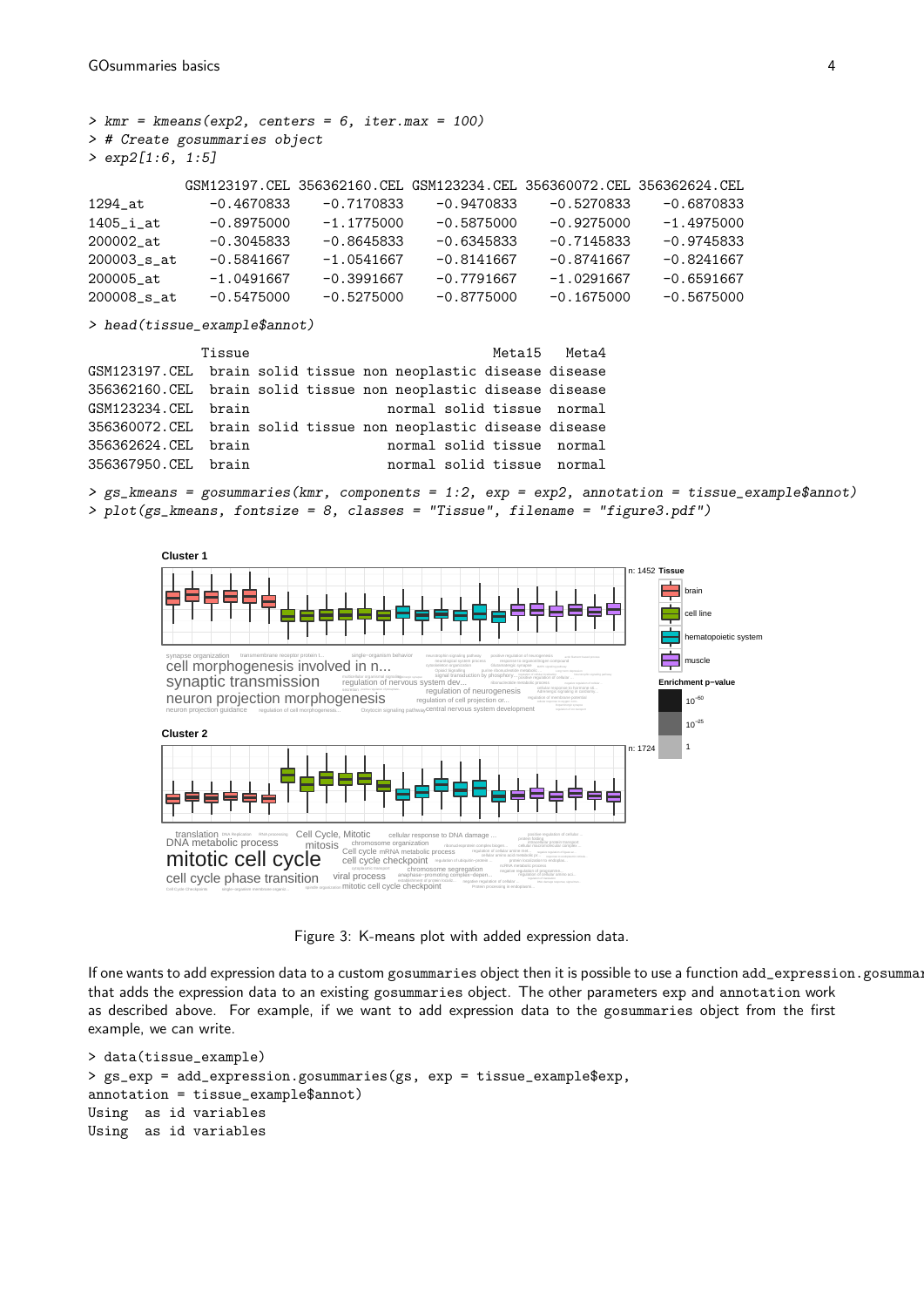### 3.3 Configuring the plot appearance

The layout of the plot is fixed. However, it is still possible to configure some parameters. For example, the proportions of the panel area with parameters panel\_height and panel\_width. The unit for these measures is lines of text. Using these units keeps the proportions of the plot similar even if we change the fontsize. The panel height parameter is most useful if one wants to omit the panel area completely. Then one can set the panel\_height to 0.

The content of the panels is drawn by the function that is specified in the panel\_plot parameter. If one uses the built-in functions, such as gosummaries.prcomp, gosummaries.kmeans, etc. then the most suitable panel drawing function is selected automatically. Without any expression data, only the number of genes is displayed in there. In case of PCA, we display projection of the values to the principal component as histogram. For clustering and differential expression we show the boxplots of the expression in different samples. Instead of boxplot, one can use also the violin plot (panel\_violin) or combination of boxplot and violin plot (panel\_violin\_box).

All the panel drawing functions basically generate a [ggplot2](http://cran.fhcrc.org/web/packages/ggplot2/index.html) plot based on the Data slot in a component of gosummaires object. From there we extract the plot area to display in panel and also the legend. In principle it is possible to define your own functions, as long as its input and output are match our functions and it conforms to the data in the Data slot in the components of gosummaires object. See the help of panel\_boxplot and the source of these functions for more information.

If one wants to make smaller changes to the panels, such as, change the colour scheme, then for this we have easier means than defining new panel function. With the parameter panel\_customize one can specify a function that modifies the plot created with the panel\_plot function. For example the default function customize looks like this.

```
function(p, par){
p = p + ggplot2::scale_fill_discrete(par$classes)
return(p)
}
```
To select a different colour scheme one can modify that function and and give it to the plot.gosummaires function.





Figure 4: K-means plot with modified color scheme and violin plots instead of boxplots.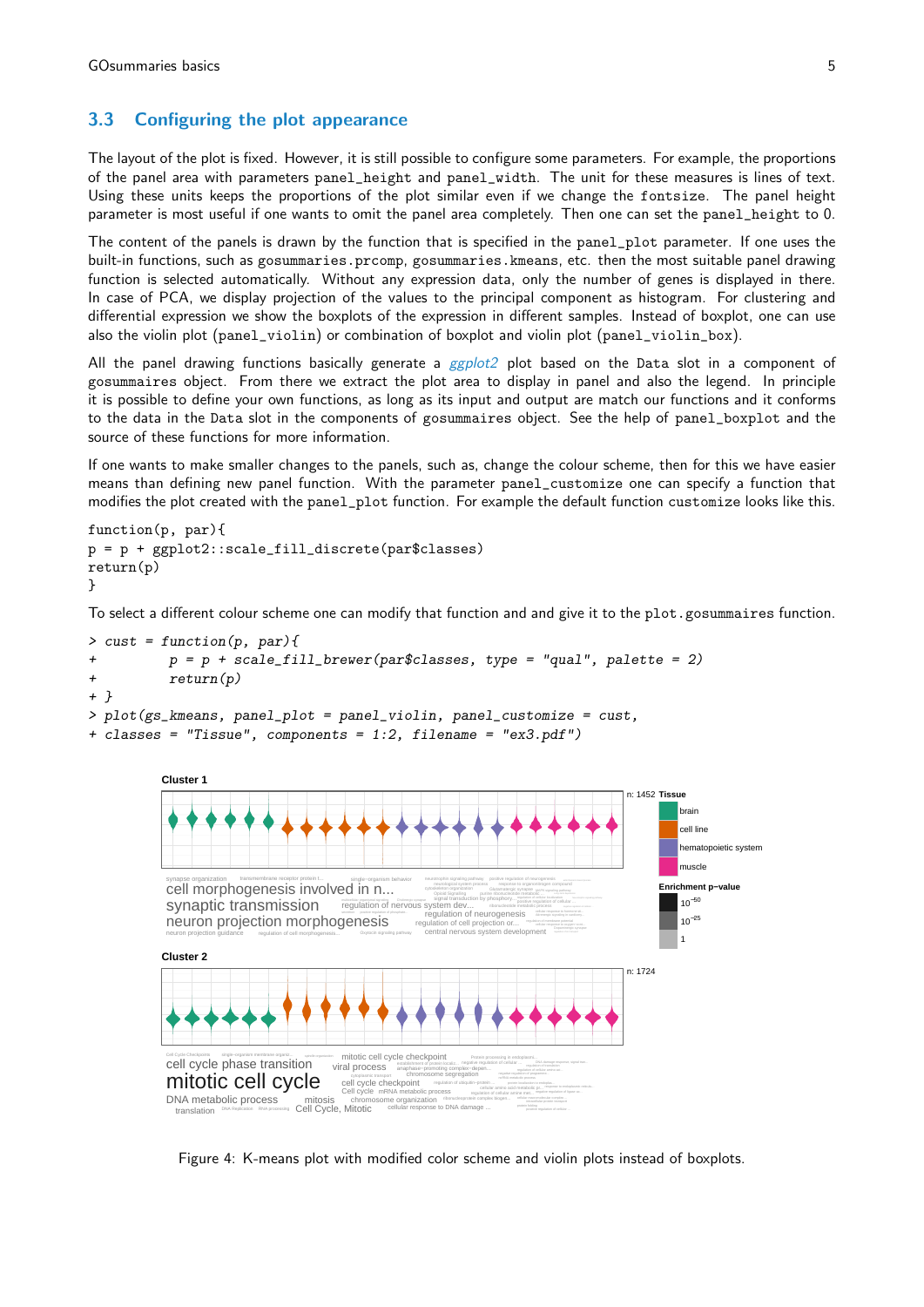### <span id="page-5-0"></span>4 Using other annotation sources for word clouds

Right now the default pipeline always runs a g:Profiler query on the given genes and displays the results as word clouds. However, there are several situations where it would be reasonable to use data from some other source in the word clouds. For example, other GO enrichment tools might give more reasonable results.

For such cases there is a parameter wc\_data in gosummaries.default where one can enter arbitrary data that will be shown on word clouds. The input structure is similar to the gene list input , only instead of vectors with gene names it requires data frames with two columns: "Term" and "Score". Where Term is the text that is being drawn and Score determines its size.

 $> wcd1 = data frame(Term = c("KLF1", "KLF2", "POUSF1"), Score = c(0.05, 0.001, 0.0001))$  $>$  wcd2 = data.frame(Term = c("CD8", "CD248", "CCL5"), Score = c(0.02, 0.005, 0.00001))

To get one word cloud per block use flat list.

```
> gs = gosummaries(wc_data = list(Results1 = wcd1, Results2 = wcd2))
> plot(gs, filename = "figure5.pdf")
```




To get two word clouds per block use neted lists.

```
> # To get two word clouds per block use neted lists
> gs = gosummaries(wc_data = list(Results = list(wcd1, wcd2)))
> plot(gs, filename = "figure6.pdf")
```
**Results**



Figure 6: User supplied wordcloud data as one components

One can also add the gene lists when specifying wc\_data, but they can be in many cases omitted. This option makes it easy to incorporate the GO enrichment results from other tools.

#### <span id="page-5-1"></span>4.1 Attributes

Several general properties of the plot are stored in the attributes of gosummaries object. If needed, these can be changed using the attr function.

 score\_type: Specifies how to handle the scores associated to words in word clouds. In case of "count", the score is expected to be positive and the word sizes are directly proportional to the scores. In case of "p-value", the word sizes are proportional to  $-\log_{10}$  of the score.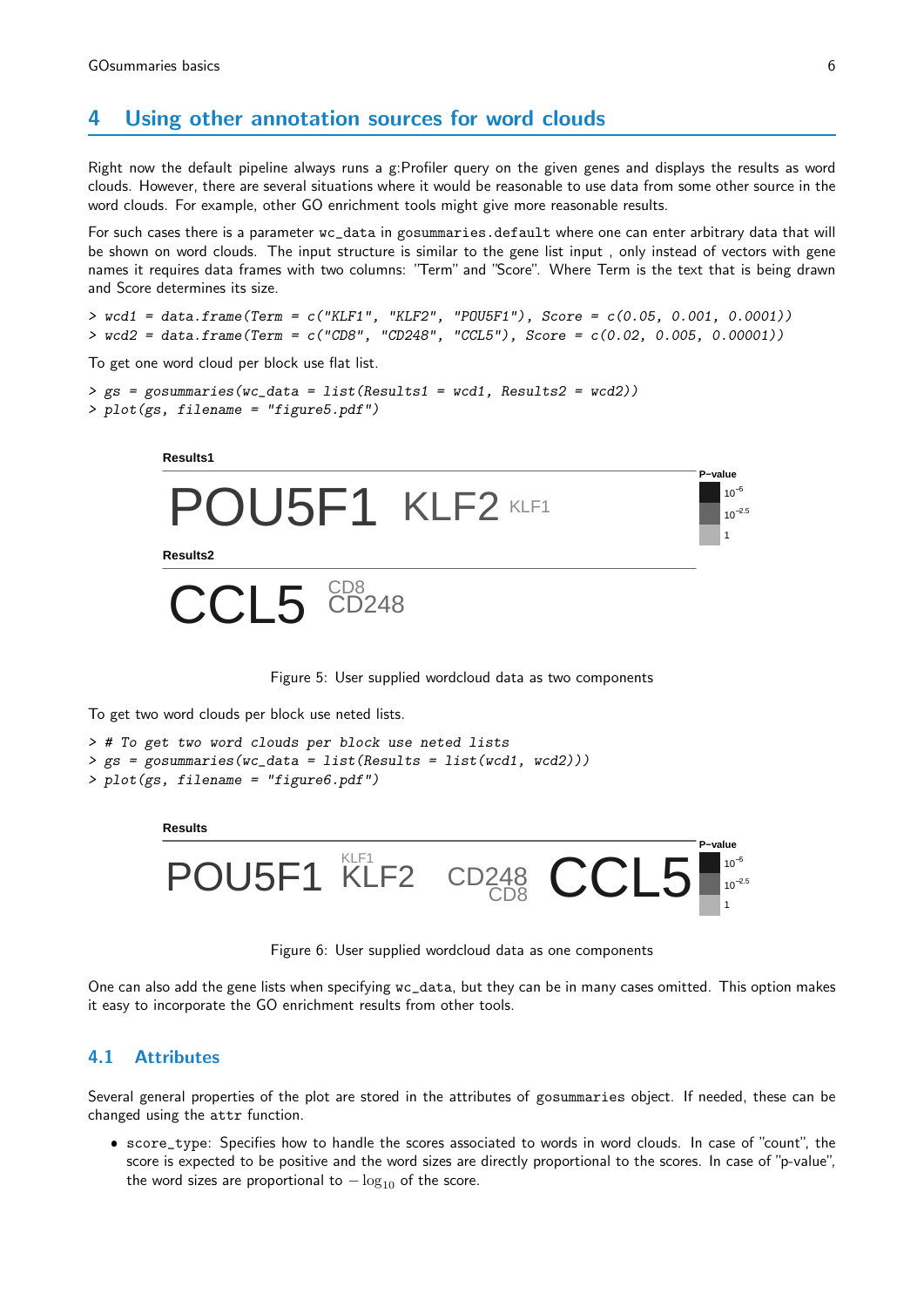- wc\_algorithm Specifies the word cloud layout algorithm. In case of "top", the word placement starts from the top corner, in case of "middle" from the centre of left or right side of the box.
- wordcloud\_legend\_title Gives the title of the word cloud.

### <span id="page-6-0"></span>4.2 Displaying gene names instead of GO categories

If the gene lists or the whole dataset is very small then the GO analysis might not give many significant results. In these cases it would be more reasonable to show the names of genes instead. It is possible to add the gene lists as described above with wc\_data. However, more convenient means are implemented for PCA, limma and MDS results in gosummaries.prcomp, gosummaries.MArrayLM and gosummaries.matrix respectively.

In each case there is a parameter show\_genes that toggles if gene names or GO categories are shown. The parameters to decide the importance for different genes vary between these functions. For PCA we use the size of the component loadings, for limma we use the adjusted p-value and for MDS we use the p-values of Spearman rank correlation with the components.

As gene identifiers in expression matrices can be unintelligible then by default these functions convert the identifiers into gene names using gconvert function from gProfileR package. It is possible to turn this function off as well by setting parameter gconvert\_target to NULL.

These options are especially important when use GOsummaries on data that is not describing genes. For example, PCA analysis is often used for other high throughput experiments, such as metabolomics and metagenomics. Using the GOsummaries approach on these datasets can be very revealing.

#### <span id="page-6-1"></span>4.2.1 Example: metagenomics

Principal Coordinate Analysis is very common on metagenomics data. To conveniently visualise these results with GOsummaries, there is a function gosummaries.matrix. Since the rows represent taxa instead of genes we cannot use GO enrichment analysis, but we can show the names of taxons.

```
> data(metagenomic_example)
> # Run Principal Coordinate Analysis on Bray-Curtis dissimilarity matrix
> pcoa = cmdscale(vegdist(t(metagenomic_example$otu), "bray"), k = 3)
> # By turning off the GO analysis we can show the names of taxa
> gs = gosummaries(pcoa, metagenomic_example$otu, metagenomic_example$annot,
                   show\_genes = T, gconvert_target = NULL, n_genes = 30)
> plot(gs, class = "BodySite", fontsize = 8, file = "figure7.pdf")
```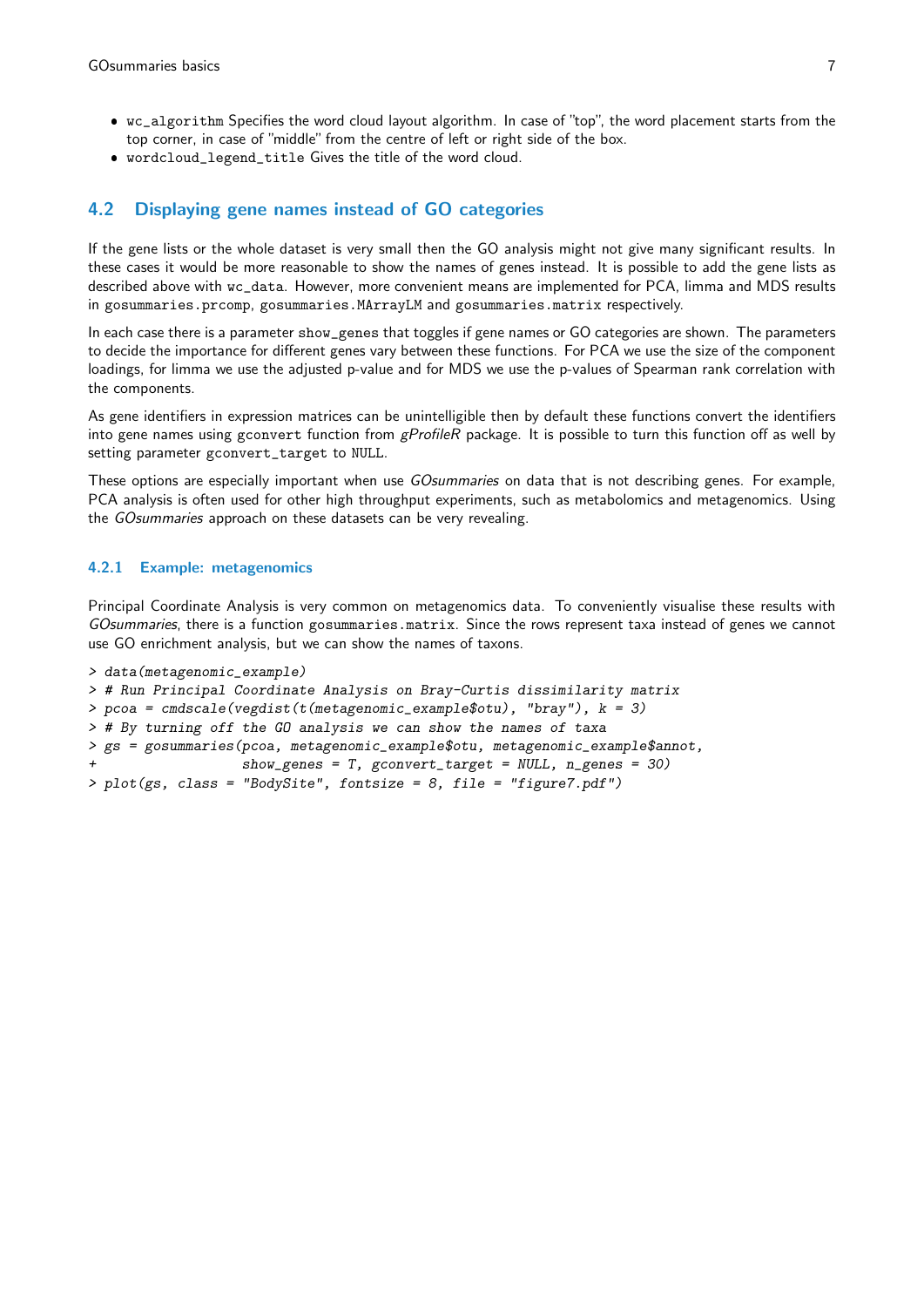

Figure 7: Visualisation of PCoA results on metagenomic data

## <span id="page-7-0"></span>5 Session info

#### > sessionInfo()

R version 3.1.1 Patched (2014-09-25 r66681) Platform: x86\_64-unknown-linux-gnu (64-bit) locale: [1] LC\_CTYPE=en\_US.UTF-8 LC\_NUMERIC=C LC\_TIME=en\_US.UTF-8 [4] LC\_COLLATE=C LC\_MONETARY=en\_US.UTF-8 LC\_MESSAGES=en\_US.UTF-8 [7] LC\_PAPER=en\_US.UTF-8 LC\_NAME=C LC\_ADDRESS=C [10] LC\_TELEPHONE=C LC\_MEASUREMENT=en\_US.UTF-8 LC\_IDENTIFICATION=C attached base packages: [1] stats graphics grDevices utils datasets methods base other attached packages: [1] vegan\_2.0-10 lattice\_0.20-29 permute\_0.8-3 GOsummaries\_2.0.0 [5] Rcpp\_0.11.3 ggplot2\_1.0.0 loaded via a namespace (and not attached): [1] BiocStyle\_1.4.0 MASS\_7.3-35 RColorBrewer\_1.0-5 RCurl\_1.95-4.3